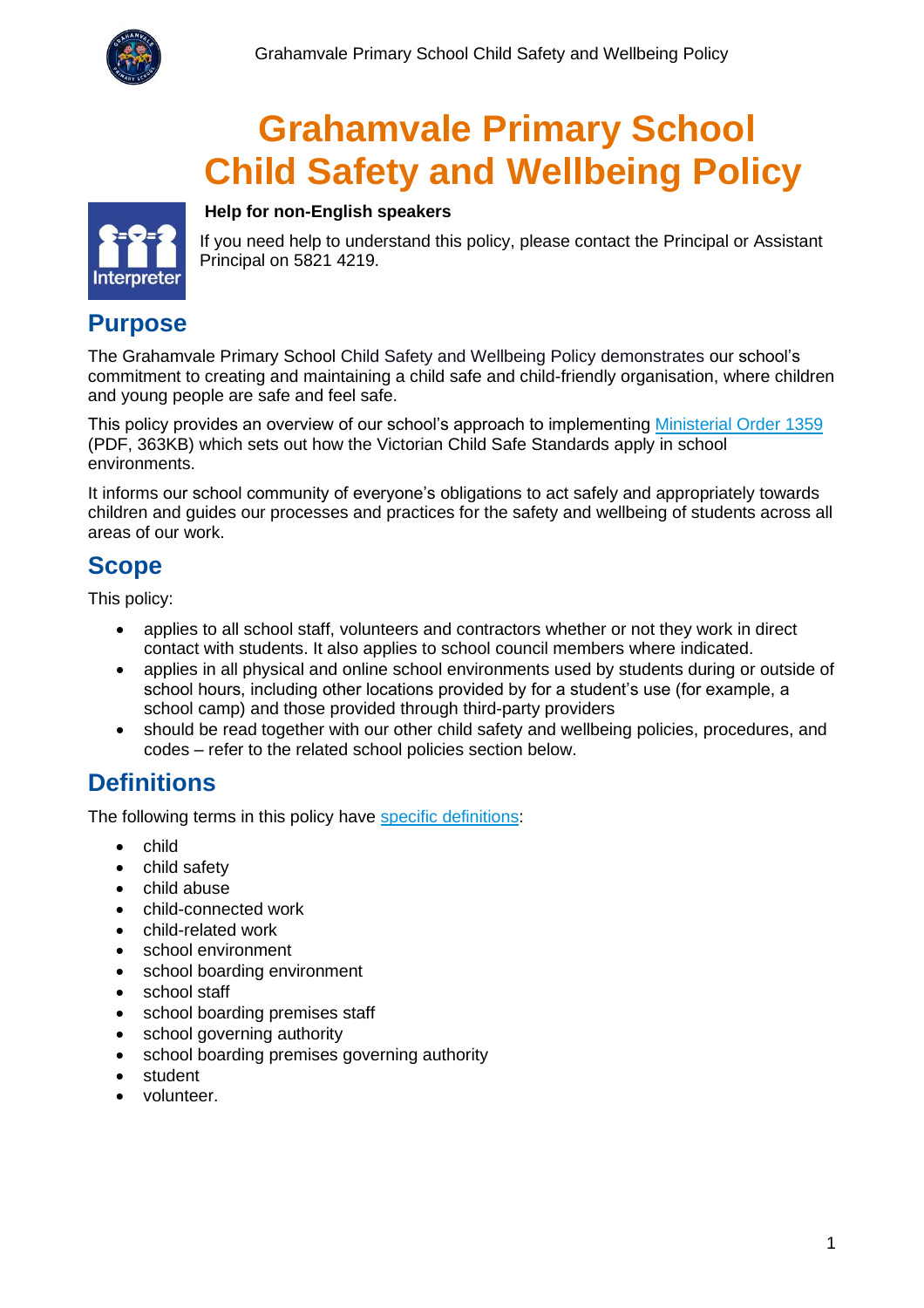

# **Statement of commitment to child safety**

Grahamvale Primary School is a child safe organisation which welcomes all children, young people and their families.

We are committed to providing environments where our students are safe and feel safe, where their participation is valued, their views respected, and their voices are heard about decisions that affect their lives. Our child safe policies, strategies and practices are inclusive of the needs of all children and students.

We have no tolerance for child abuse and take proactive steps to identify and manage any risks of harm to students in our school environments.

We promote positive relationships between students and adults and between students and their peers. These relationships are based on trust and respect.

We take proactive steps to identify and manage any risk of harm to students in our school environment. When child safety concerns are raised or identified, we treat these seriously and respond promptly and thoroughly.

Particular attention is given to the child safety needs of Aboriginal students, those from culturally and linguistically diverse backgrounds, international students, students with disabilities, those unable to live at home, children and young people who identify as lesbian, gay, bisexual, trans and gender diverse, intersex and queer (LGBTIQ+) and other students experiencing risk or vulnerability. Inappropriate or harmful behaviour targeting students based on these or other characteristics, such as racism or homophobia, are not tolerated at our school, and any instances identified will be addressed with appropriate consequences.

Child safety is a shared responsibility. Every person involved in our school has an important role in promoting child safety and wellbeing and promptly raising any issues or concerns about a child's safety.

We are committed to regularly reviewing our child safe practices, and seeking input from our students, families, staff, and volunteers to inform our ongoing strategies.

### **Roles and responsibilities**

#### **School leadership team**

Our school leadership team (comprising the Principal, Assistant Principal and members of the School Improvement and Wellbeing Team) is responsible for ensuring that a strong child safe culture is created and maintained, and that policies and practices are effectively developed and implemented in accordance with Ministerial Order 1359.

Principals and assistant principals will:

- ensure effective child safety and wellbeing governance, policies, procedures, codes and practices are in place and followed
- model a child safe culture that facilitates the active participation of students, families and staff in promoting and improving child safety, cultural safety and wellbeing
- enable inclusive practices where the diverse needs of all students are considered
- reinforce high standards of respectful behaviour between students and adults, and between students
- promote regular open discussion on child safety issues within the school community including at leadership team meetings, staff meetings and school council meetings
- facilitate regular professional learning for staff and volunteers (where appropriate) to build deeper understandings of child safety, cultural safety, student wellbeing and prevention of responding to abuse
- create an environment where child safety complaints and concerns are readily raised, and no one is discouraged from reporting an allegation of child abuse to relevant authorities.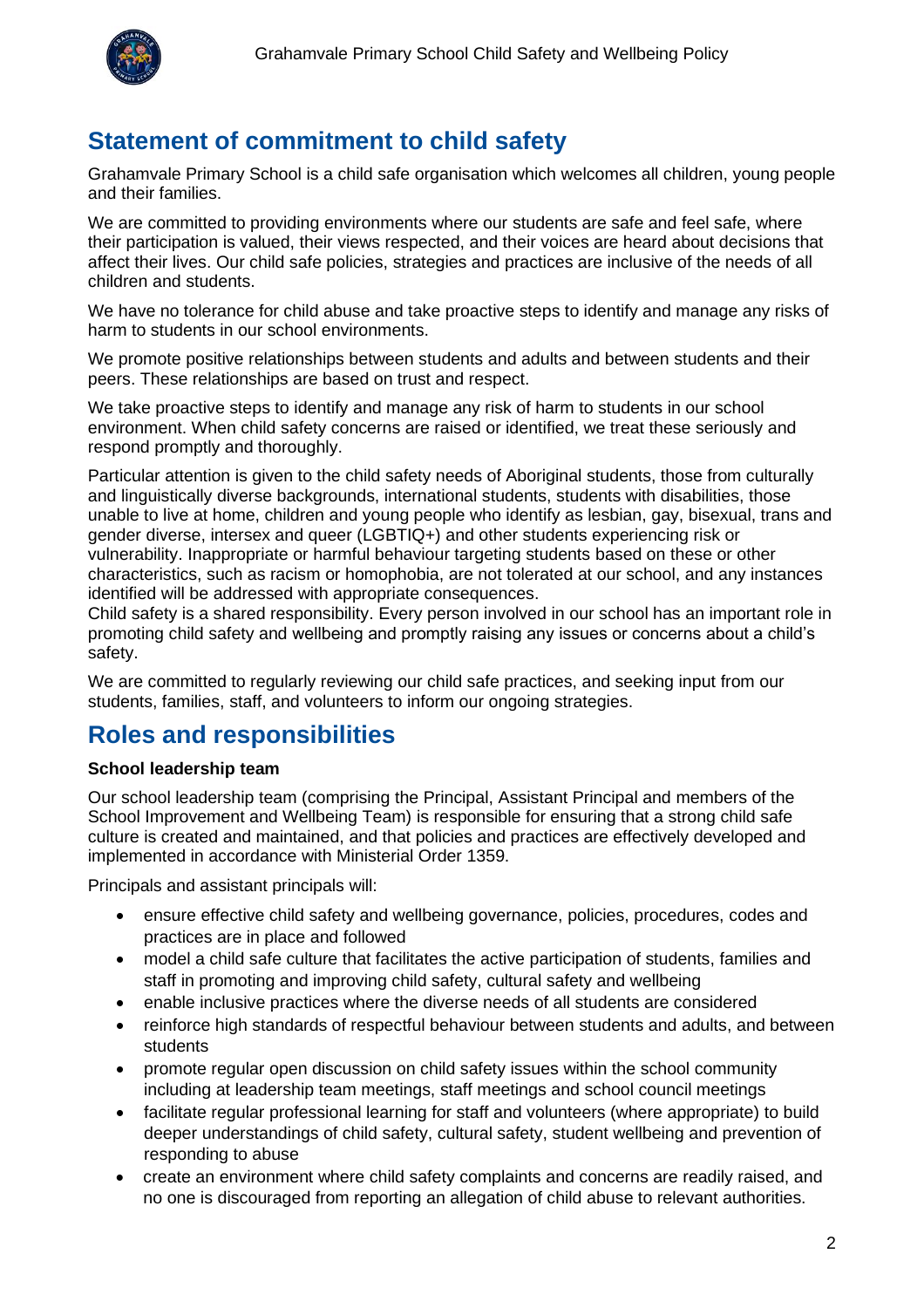

#### **School staff and volunteers**

All staff and volunteers will:

- participate in child safety and wellbeing induction and training provided by the school or the Department of Education and Training, and always follow the school's child safety and wellbeing policies and procedures
- act in accordance with our Child Safety Code of Conduct [C:\Users\02432306\Desktop\Sim\2022\Child Safe Standards\CSS-code-of-conduct](file:///C:/Users/02432306/Desktop/Sim/2022/Child%20Safe%20Standards/CSS-code-of-conduct-template.docx)[template.docx](file:///C:/Users/02432306/Desktop/Sim/2022/Child%20Safe%20Standards/CSS-code-of-conduct-template.docx)
- identify and raise concerns about child safety issues in accordance with our Child Safety Responding and Reporting Obligations Policy and Procedures U:\Policies\CURRENT DET [Required Policies\Child Safety Responding and Reporting Obligations Policy and](file://///3696AFS01/Users/Policies/CURRENT%20DET%20Required%20Policies/Child%20Safety%20Responding%20and%20Reporting%20Obligations%20Policy%20and%20Procedures.pdf)  **[Procedures.pdf](file://///3696AFS01/Users/Policies/CURRENT%20DET%20Required%20Policies/Child%20Safety%20Responding%20and%20Reporting%20Obligations%20Policy%20and%20Procedures.pdf) including following the [Four Critical Actions for Schools](https://www.education.vic.gov.au/school/teachers/health/childprotection/Pages/report.aspx)**
- ensure students' views are taken seriously and their voices are heard about decisions that affect their lives
- implement inclusive practices that respond to the diverse needs of students.

#### **School council**

In performing the functions and powers given to them under the *Education and Training Reform Act 2006*, school council members will:

- champion and promote a child safe culture with the broader school community
- ensure that child safety is a regular agenda item at school council meetings
- undertake annual training on child safety
- approve updates to, and act in accordance with the Child Safety Code of Conduct to the extent that it applies to school council employees and members
- when hiring school council employees, ensure that selection, supervision, and management practices are child safe Specific staff child safety responsibilities

Grahamvale Primary School has nominated the School Nurse as the child safety champion to support the principal to implement our child safety policies and practices, including staff and volunteer training.

The responsibilities of the child safety champion are outlined at Guidance for child safety [champions.](https://www.vic.gov.au/guidance-child-safety-champions) In addition to these roles, our child safety champion is also responsible for:

• liaising with the Principal and Assistant Principal as required

Our Principal and child safety champion are the first point of contact for child safety concerns or queries and for coordinating responses to child safety incidents.

- The School Nurse is responsible for monitoring the school's compliance with the Child Safety and Wellbeing Policy. Anyone in our school community should approach the School Nurse if they have any concerns about the school's compliance with the Child Safety and Wellbeing Policy.
- The Principal and School Nurse is responsible for informing the school community about this policy, and making it publicly available
- Other specific roles and responsibilities are named in other child safety policies and procedures, including the Child Safety Code of Conduct, Child Safety Responding and Reporting Obligations (including Mandatory Reporting) Policy and Procedures, and Child Safety Risk Register.

Our school has also established a Wellbeing Team. The Wellbeing Team meet regularly to identify and respond to any ongoing matters related to child safety and wellbeing. The Wellbeing Team provides an opportunity for students to provide input into school strategies.

Our Risk Management Committee monitors the Child Safety Risk Register.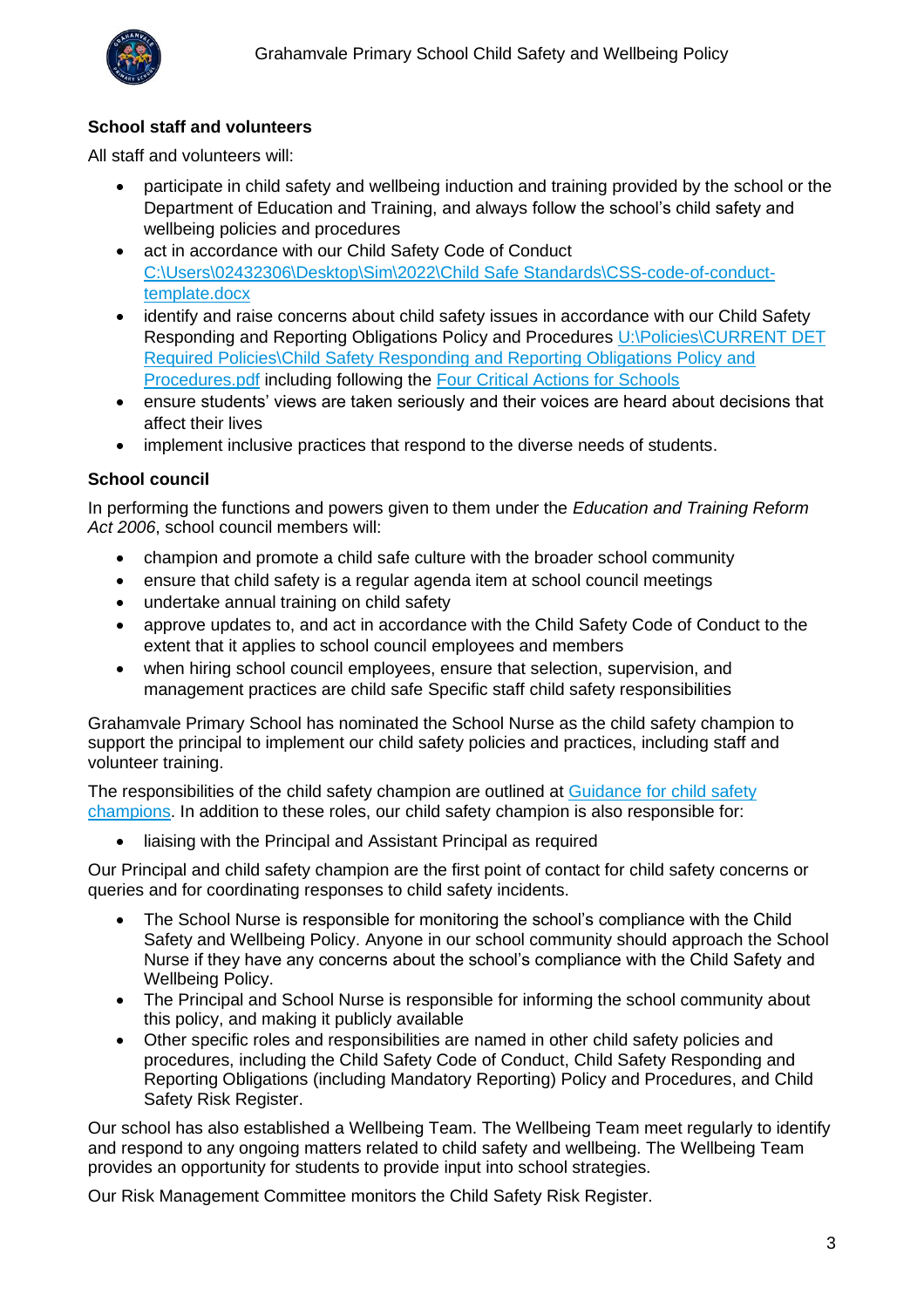

# **Child Safety Code of Conduct**

Our Child Safety Code of Conduct sets the boundaries and expectations for appropriate behaviours between adults and students. It also clarifies behaviours that are not acceptable in our physical and online environments.

We ensure that students also know what is acceptable and what is not acceptable so that they can be clear and confident about what to expect from adults in the school.

The Child Safety Code of Conduct [CSS-code-of-conduct-template](https://www.education.vic.gov.au/Documents/about/programs/health/protect/CSS-code-of-conduct-template.docx?web=1) also includes processes to report inappropriate behaviour.

# **Managing risks to child safety and wellbeing**

At our school we identify, assess and manage risks to child safety and wellbeing in our physical and online school environments. These risks are managed through our child safety and wellbeing policies, procedures and practices, and in our activity specific risk registers, such as those we develop for off-site overnight camps, adventure activities and facilities and services we contract through third party providers for student use.

Our Child Safety Risk Register is used to record any identified risks related to child abuse alongside actions in place to manage those risks. Our school leadership team will monitor and evaluate the effectiveness of the actions in the Child Safety Risk Register at least annually.

### **Establishing a culturally safe environment**

At Grahamvale Primary School, we are committed to establishing an inclusive and culturally safe school where the strengths of Aboriginal culture, values and practices are respected.

We think about how every student can have a positive experience in a safe environment. For Aboriginal students, we recognise the link between Aboriginal culture, identity and safety and actively create opportunities for Aboriginal students and the Aboriginal community to have a voice and presence in our school planning, policies, and activities.

We have developed the following strategies to promote cultural safety in our school community:

- Beginning events and meetings with a Welcome to Country or an Acknowledgement of Country as a standing agenda item. Use this as an opportunity to pause and reflect or open a discussion.
- Flying the Aboriginal and Torres Strait Islander flags on school grounds.
- Displaying plaques and signs to Acknowledge Country and Traditional Owners.
- Making Aboriginal voice part of decision making in matters that affect Aboriginal students. Be open to different ways of doing and expressing things.
- Celebrating the local Aboriginal community in communications with students, staff, volunteers, and families. Sharing information through school newsletters, school assemblies, parent information nights.
- Leading on safety and inclusion for all Aboriginal students and their families. Learning more about Aboriginal histories and cultures, both locally and across Australia. Speaking with respect and confidence about Aboriginal culture, knowledge systems and people.
- Building schoolwide knowledge of Aboriginal histories, cultures, perspectives, values, skills, and attitudes.

To support child safety and wellbeing at Grahamvale Primary School, we work to create an inclusive and supportive environment that encourages students and families to contribute to our child safety approach and understand their rights and their responsibilities.

Respectful relationships between students are reinforced and we encourage strong friendships and peer support in the school to ensure a sense of belonging through implementing our whole school approach to Respectful Relationships, our student Code of Conduct, and our school values.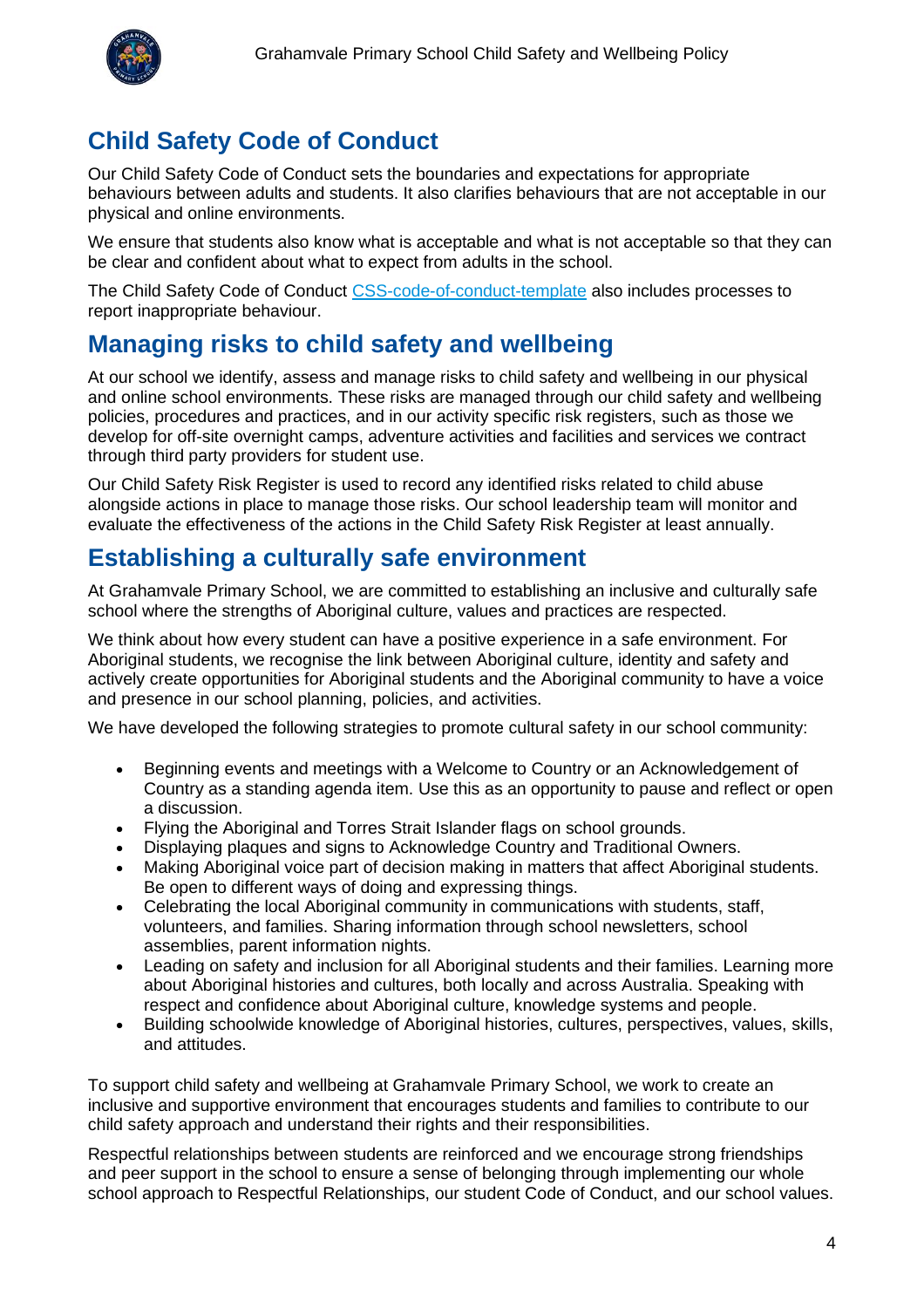

We inform students of their rights through our whole school approach to Respectful Relationships and give them the skills and confidence to recognise unsafe situations with adults or other students and to speak up and act on concerns relating to themselves or their peers. We ensure our students know who to talk to if they are worried or feeling unsafe and we encourage them to share concerns with a trusted adult at any time. Students and families can also access information on how to report concerns at on the school's website at: [www.grahamvaleps.vic.edu.au](http://www.grahamvaleps.vic.edu.au/) or by contacting the office on 5821 4219.

When the school is gathering information in relation to a complaint about alleged misconduct or abuse of a child, we will listen to the complainant's account and take them seriously, check our understanding of the complaint, support the student, and keep them (and their parents and carers, as appropriate) informed about progress.

### **Family engagement**

Our families and the school community have an important role in monitoring and promoting children's safety and wellbeing and helping children to raise any concerns.

To support family engagement, at Grahamvale Primary School we are committed to providing families and community with accessible information about our school's child safe policies and practices and involving them in our approach to child safety and wellbeing.

We will create opportunities for families to have input into the development and review of our child safety policies and practices and encourage them to raise any concerns and ideas for improvement.

We do this by:

- Seeking feedback from School Council
- Seeking input from key stake holders as appropriate through the newsletter and surveys, including the annual Parent Opinion and Attitudes to School Surveys that are conducted by the Department of Education and Training
- Having all of our child safety policies and procedures will be available for students and parents at [www.grahamvaleps.vic.edu.au](http://www.grahamvaleps.vic.edu.au/) or at the front office
- Using our newsletters to inform families and the school community about any significant updates to our child safety policies or processes, and strategies or initiatives that we are taking to ensure student safety.
- Displaying PROTECT Child Safety posters across the school

# **Diversity and equity**

As a child safe organisation, we celebrate the rich diversity of our students, families and community and promote respectful environments that are free from discrimination. Our focus is on wellbeing and growth for all.

We recognise that every child has unique skills, strengths and experiences to draw on.

We pay particular attention to individuals and groups of children and young people in our community with additional and specific needs. This includes tailoring our child safety strategies and supports to the needs of:

- Aboriginal children and young people
- children from culturally and linguistically diverse backgrounds
- children and young people with disabilities
- children unable to live at home or impacted by family violence
- international students
- children and young people who identify as LGBTIQ+.

Our Student Wellbeing and Engagement Policy U:\Policies\CURRENT DET Required [Policies\Student Wellbeing Engagement Policy 2021.pdf](file://///3696AFS01/Users/Policies/CURRENT%20DET%20Required%20Policies/Student%20Wellbeing%20%20Engagement%20Policy%202021.pdf) provides more information about the measures we have in place to support diversity and equity.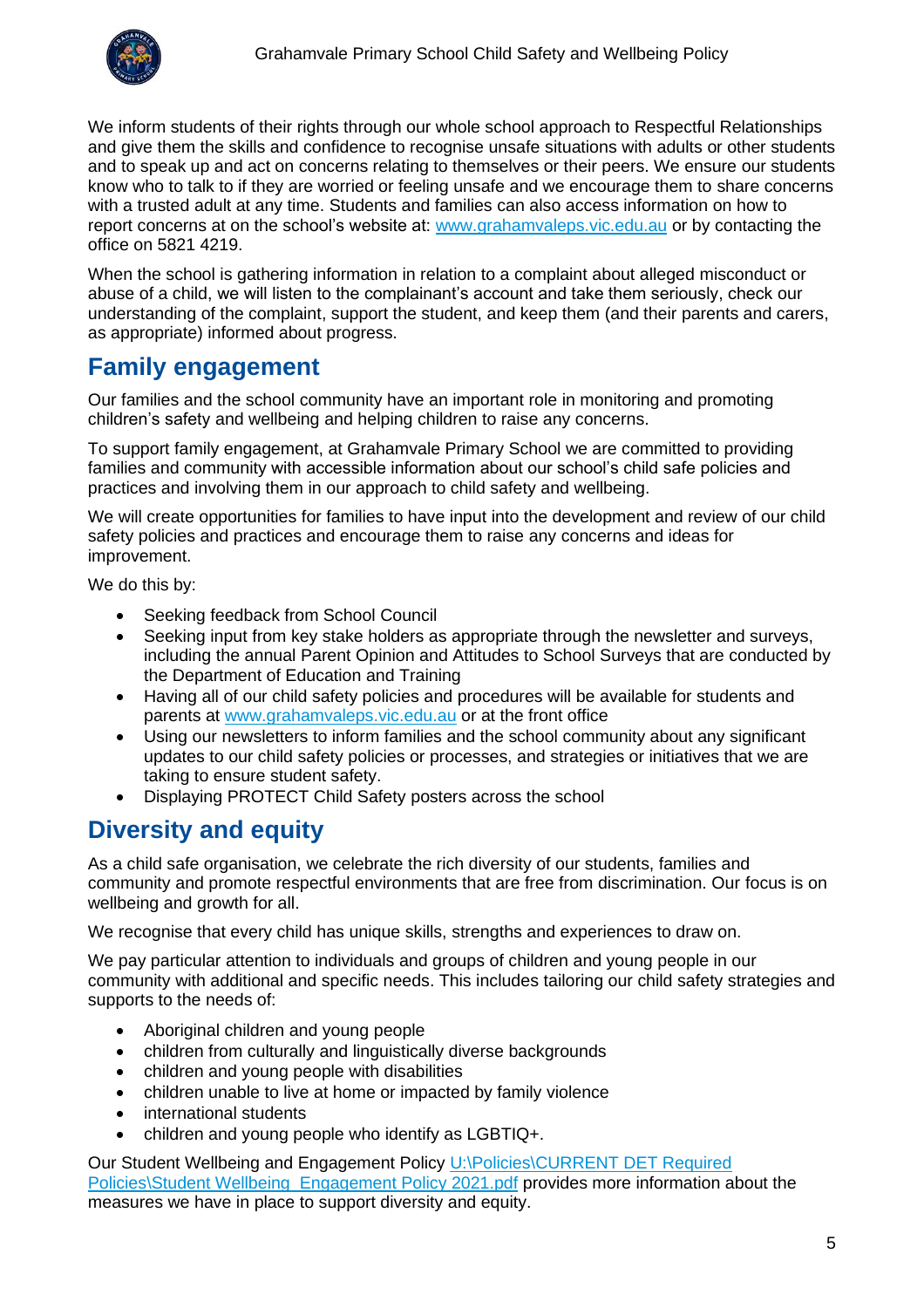

# **Suitable staff and volunteers**

At Grahamvale Primary School, we apply robust child safe recruitment, induction, training, and supervision practices to ensure that all staff, contractors, and volunteers are suitable to work with children.

#### **Staff recruitment**

When recruiting staff, we follow the Department of Education and Training's recruitment policies and guidelines, available on the Policy and Advisory Library (PAL) at:

- **[Recruitment in Schools](https://www2.education.vic.gov.au/pal/recruitment-schools/overview)**
- [Suitability for Employment Checks](https://www2.education.vic.gov.au/pal/suitability-employment-checks/overview)
- [School Council Employment](https://www2.education.vic.gov.au/pal/school-council-employment/overview)
- [Contractor OHS Management.](https://www2.education.vic.gov.au/pal/contractor-ohs-management/policy)

When engaging staff to perform child-related work, we:

- sight, verify and record the person's Working with Children clearance or equivalent background check such as a Victorian teaching registration
- collect and record:
	- o proof of the person's identity and any professional or other qualifications
	- $\circ$  the person's history of working with children
	- o references that address suitability for the job and working with children.
	- o references that address suitability for the job and working with children.

#### **Staff induction**

All newly appointed staff will be expected to participate in our child safety and wellbeing induction program. The program will include a focus on:

- the Child Safety and Wellbeing Policy (this document)
- the Child Safety Code of Conduct
- the Child Safety Responding and Reporting Obligations (including Mandatory Reporting) Policy and Procedures and
- any other child safety and wellbeing information that school leadership considers appropriate to the nature of the role.

#### **Ongoing supervision and management of staff**

All staff engaged in child-connected work will be supervised appropriately to ensure that their behaviour towards children is safe and appropriate.

Staff will be monitored and assessed to ensure their continuing suitability for child-connected work. This will be done by regular performance reviews discussions.

Inappropriate behaviour towards children and young people will be managed swiftly and in accordance with our school and department policies and our legal obligations. Child safety and wellbeing will be paramount.

#### **Suitability of volunteers**

All volunteers are required to comply with our Volunteers Policy U:\Policies\CURRENT DET [Required Policies\Volunteers Policy 2021.docx](file://///3696AFS01/Users/Policies/CURRENT%20DET%20Required%20Policies/Volunteers%20Policy%202021.docx) which describes how we assess the suitability of prospective volunteers and outlines expectations in relation to child safety and wellbeing induction and training, and supervision and management.

### **Child safety knowledge, skills and awareness**

Ongoing training and education are essential to ensuring that staff understand their roles and responsibilities and develop their capacity to effectively address child safety and wellbeing matters.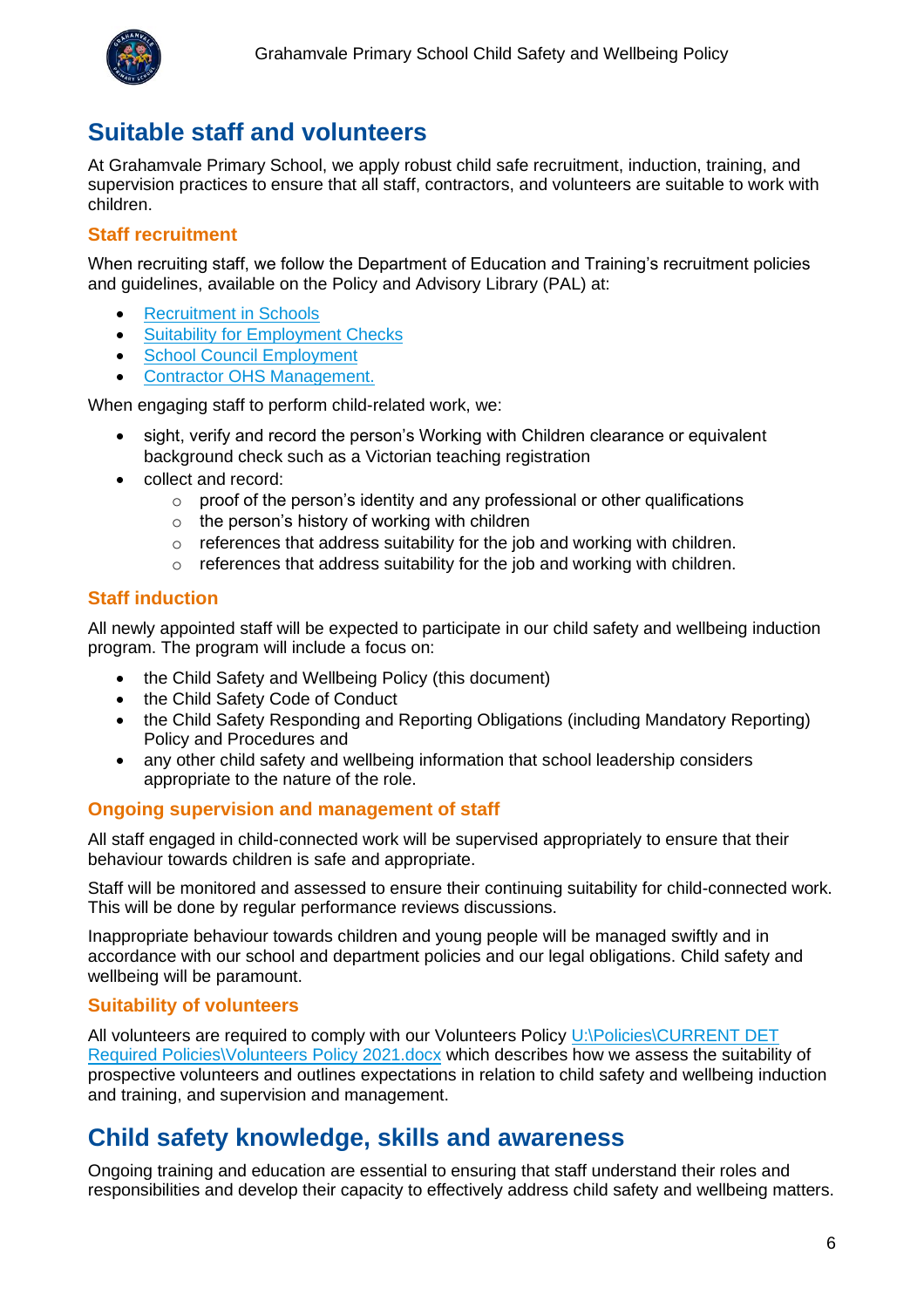

In addition to the child safety and wellbeing induction, our staff will participate in a range of training and professional learning to equip them with the skills and knowledge necessary to maintain a child safe environment.

Staff child safety and wellbeing training will be delivered at least annually and will include guidance on:

- our school's child safety and wellbeing policies, procedures, codes, and practices
- completing the Protecting Children [Mandatory Reporting and Other](http://elearn.com.au/det/protectingchildren/) Legal Obligations online module annually
- recognising indicators of child harm including harm caused by other children and students
- responding effectively to issues of child safety and wellbeing and supporting colleagues who disclose harm
- how to build culturally safe environments for children and students
- information sharing and recordkeeping obligations
- how to identify and mitigate child safety and wellbeing risks in the school environment.

Other professional learning and training on child safety and wellbeing, for example, training for our volunteers, will be tailored to specific roles and responsibilities and any identified or emerging needs or issues.

#### **School council training and education**

To ensure our school council is equipped with the knowledge required to make decisions in the best interests of student safety and wellbeing, and to identify and mitigate child safety and wellbeing risks in our school environment, the council is trained at least annually. Training includes guidance on:

- individual and collective obligations and responsibilities for implementing the Child Safe Standards and managing the risk of child abuse
- child safety and wellbeing risks in our school environment
- Grahamvale Primary School child safety and wellbeing policies, procedures, codes and practices

### **Complaints and reporting processes**

Grahamvale Primary School fosters a culture that encourages staff, volunteers, students, parents, and the school community to raise concerns and complaints. This makes it more difficult for breaches of the code of conduct, misconduct or abuse to occur and remain hidden.

We have clear pathways for raising complaints and concerns and responding and this is documented in our school's Complaint Policy. The Complaints Policy can be found at [U:\Policies\CURRENT DET Required Policies\Complaints.pdf.](file://///3696AFS01/Users/Policies/CURRENT%20DET%20Required%20Policies/Complaints.pdf)

If there is an incident, disclosure, allegation or suspicion of child abuse, all staff and volunteers (including school council employees) must follow our Child Safety Responding and Reporting Obligations Policy and Procedures [U:\Policies\CURRENT DET Required Policies\Child Safety](file://///3696AFS01/Users/Policies/CURRENT%20DET%20Required%20Policies/Child%20Safety%20Responding%20and%20Reporting%20Obligations%20Policy%20and%20Procedures.pdf)  [Responding and Reporting Obligations](file://///3696AFS01/Users/Policies/CURRENT%20DET%20Required%20Policies/Child%20Safety%20Responding%20and%20Reporting%20Obligations%20Policy%20and%20Procedures.pdf) Policy and Procedures.pdf. Our policy and procedures address complaints and concerns of child abuse made by or in relation to a child or student, school staff, volunteers, contractors, service providers, visitors or any other person while connected to the school.

As soon as any immediate health and safety concerns are addressed, and relevant school staff have been informed, we will ensure our school follows:

- the [Four Critical Actions](https://www.education.vic.gov.au/Documents/about/programs/health/protect/FourCriticalActions_ChildAbuse.pdf) for complaints and concerns relating to adult behaviour towards a child
- the [Four Critical Actions: Student Sexual Offending](https://www.education.vic.gov.au/school/teachers/health/childprotection/Pages/stusexual.aspx) for complaints and concerns relating to student sexual offending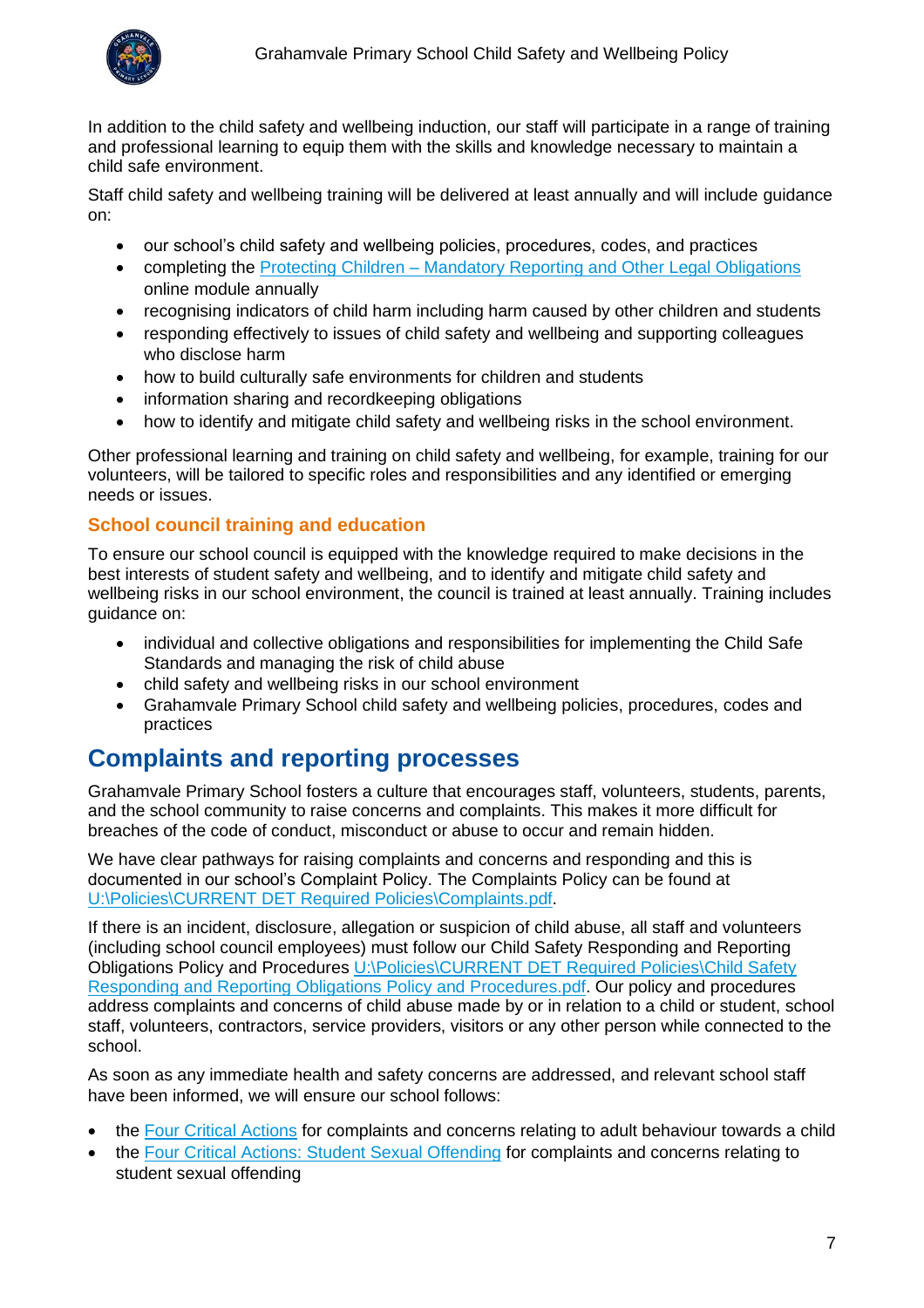

Our Student Wellbeing and Engagement Policy U:\Policies\CURRENT DET Required [Policies\Student Wellbeing Engagement Policy 2021.pdf](file://///3696AFS01/Users/Policies/CURRENT%20DET%20Required%20Policies/Student%20Wellbeing%20%20Engagement%20Policy%202021.pdf) and Bullying Prevention Policy [U:\Policies\CURRENT DET Required Policies\Bullying Prevention Policy 2021.pdf](file://///3696AFS01/Users/Policies/CURRENT%20DET%20Required%20Policies/Bullying%20Prevention%20Policy%202021.pdf) cover complaints and concerns relating to student physical violence or other harmful behaviours.

# **Communications**

Grahamvale Primary School is committed to communicating our child safety strategies to the school community through:

- ensuring that key child safety and wellbeing policies are available on our website including the Child Safety and Wellbeing Policy (this document), Child Safety Code of Conduct, and the Child Safety Responding and Reporting Obligations (including Mandatory Reporting) Policy and Procedure
- displaying PROTECT posters around the school
- updates in our school newsletter
- ensuring that child safety is a regular agenda item at school leadership meetings, staff meetings and school council meetings.

# **Privacy and information sharing**

Grahamvale Primary School collects, uses, and discloses information about children and their families in accordance with Victorian privacy laws, and other relevant laws. For information on how our school collects, uses and discloses information refer to: [Schools' Privacy Policy.](https://www.education.vic.gov.au/Pages/schoolsprivacypolicy.aspx)

### **Records management**

We acknowledge that good records management practices are a critical element of child safety and wellbeing and manage our records in accordance with the Department of Education and Training's policy: [Records Management –](https://www2.education.vic.gov.au/pal/records-management/policy) School Records

# **Review of child safety practices**

At Grahamvale Primary School we have established processes for the review and ongoing improvement of our child safe policies, procedures, and practices.

We will:

- review and improve our policy every 2 years or after any significant child safety incident
- analyse any complaints, concerns, and safety incidents to improve policy and practice
- act with transparency and share pertinent learnings and review outcomes with school staff and our school community.

### **Related policies and procedures**

This Child Safety and Wellbeing Policy is to be read in conjunction with other related school policies, procedures, and codes. These include our:

- Bullying Prevention Policy
- Child Safety Responding and Reporting Obligations Policy and Procedures
- Child Safety Code of Conduct
- Complaints Policy
- Digital Technologies Policy
- Inclusion and Diversity Policy
- Student Wellbeing and Engagement Policy
- Visitors Policy
- Volunteers Policy